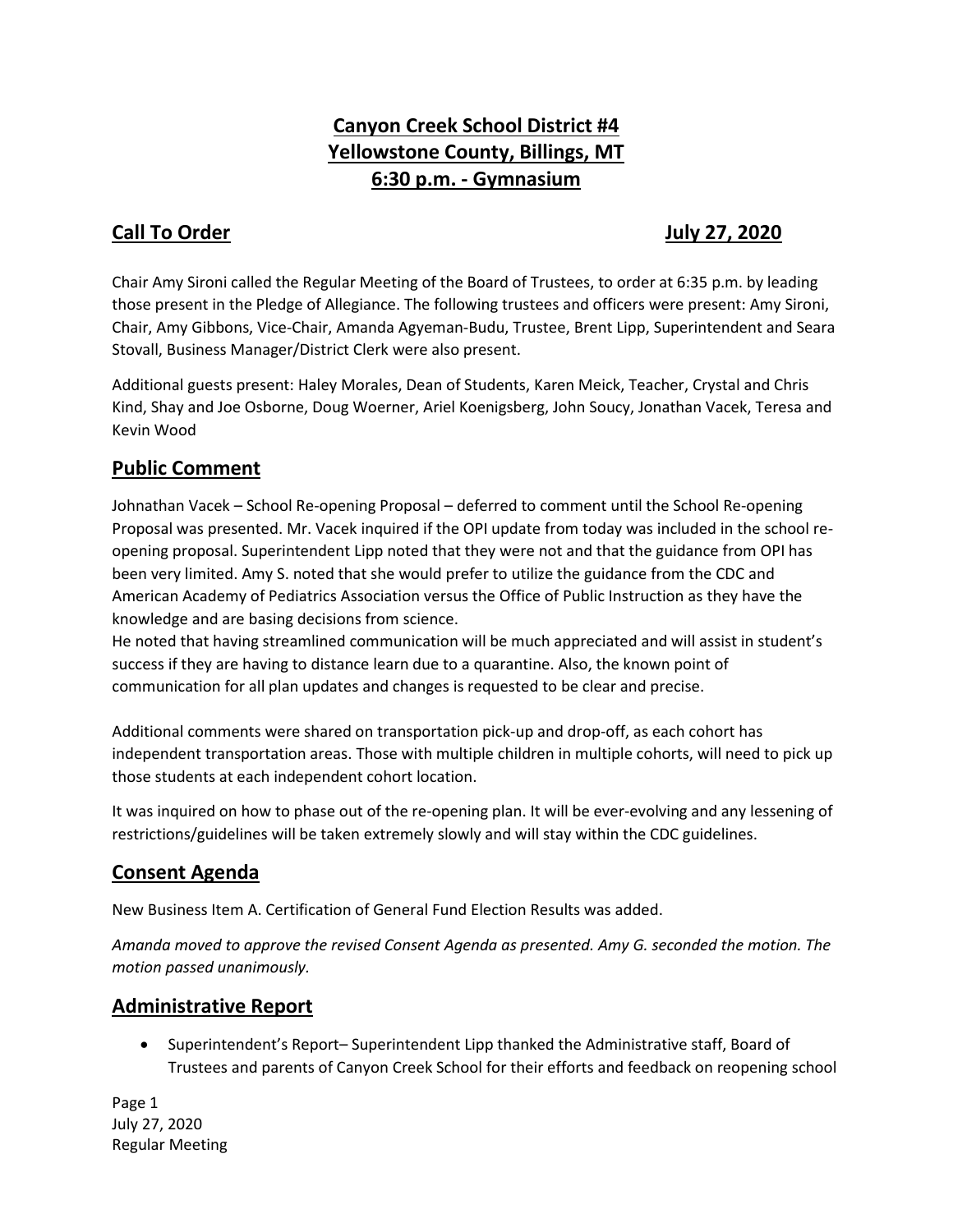for the 2020-2021 school year.

- 1. General Fund Levy Despite dedicated efforts by Administration and the Board of Trustees, the General Fund Levy did not pass. Based on historical results, we did see an uptick in positive ballots. We did see an increase in cost for levy promotion, so the failure of the levy is felt in both the failure and the efforts put forth.
- 2. Maintenance Bradford Roofing began the replacement of the section 3 roof project on Friday, July 24<sup>th</sup>. We are anticipating completion in the next week to ten days.
- 3. Funding Due to limited funding, we will not be filling a fourth grade teaching position as well as shifting of existing teacher assignments. The Governor's Coronavirus Relief Fund (CRF) for Schools was announced on July 15<sup>th</sup> reflecting an additional \$75 million in funding would be available to schools for the purposes of reopening this fall. \$10 million is to be allocated to assist schools with incremental transportation costs. The remaining \$65 million will be distributed on a per ANB basis. This is approximately \$418.50 per budgeted ANB. Canyon Creek School District FY21 Budgeted ANB is 263 students, which equates to \$110,082. There are strict regulations on how the funds can be expended. CRF funds must be expended by December 30, 2020.
- 4. Summer School Started June  $22<sup>nd</sup>$  with eight students participating. The summer session has gone very well to date. The students are wearing masks and social distancing with success.
- 5. Staff Handbook Will be reviewed and approved during the August Board meeting.
- 6. Board Goals Trustees will evaluate prior year board performance and along with the Superintendent, develop goals for the coming school year. This will be moved to a later date.
- 7. Board Positions Currently there are still two trustee openings.
- 8. Policy 1900 Series needs to be re-evaluated and accepted if there is an approval for continued policy need. Online learning is a piece of this policy series. The series will be brought back to the August board meeting for discussion and action.

#### **New Business**

- A. Certification of General Fund Election Results Discussion was held. The election failed at 44.7% to 55.3%.
	- *Amy G. made a motion to certify the General Fund Election results as presented. Amanda seconded the motion. The motion passed unanimously.*
- B. Audit Engagement Letter Discussion was held. The audit is scheduled to begin on November 16, 2020. The audit will be conducted remotely.
	- *Amanda made a motion to approve the engagement letter with Olness & Associates, P.C. as presented. Amy G. seconded the motion. The motion passed unanimously.*
- C. Lunch Fees and Other Miscellaneous Fees Discussion was held. It was noted that the last time the school lunch fees were increased was over eight years ago. In addition, Ms. Stovall shared that the Food Services Fund is subsidized by the General Fund. Most school districts have to utilize the General Fund in this manner. It was asked by Jonathan Vacek what the increase from proposed fees would be to the monthly revenue to the Food Services Fund. Ms. Stovall noted

Page 2 July 27, 2020 Regular Meeting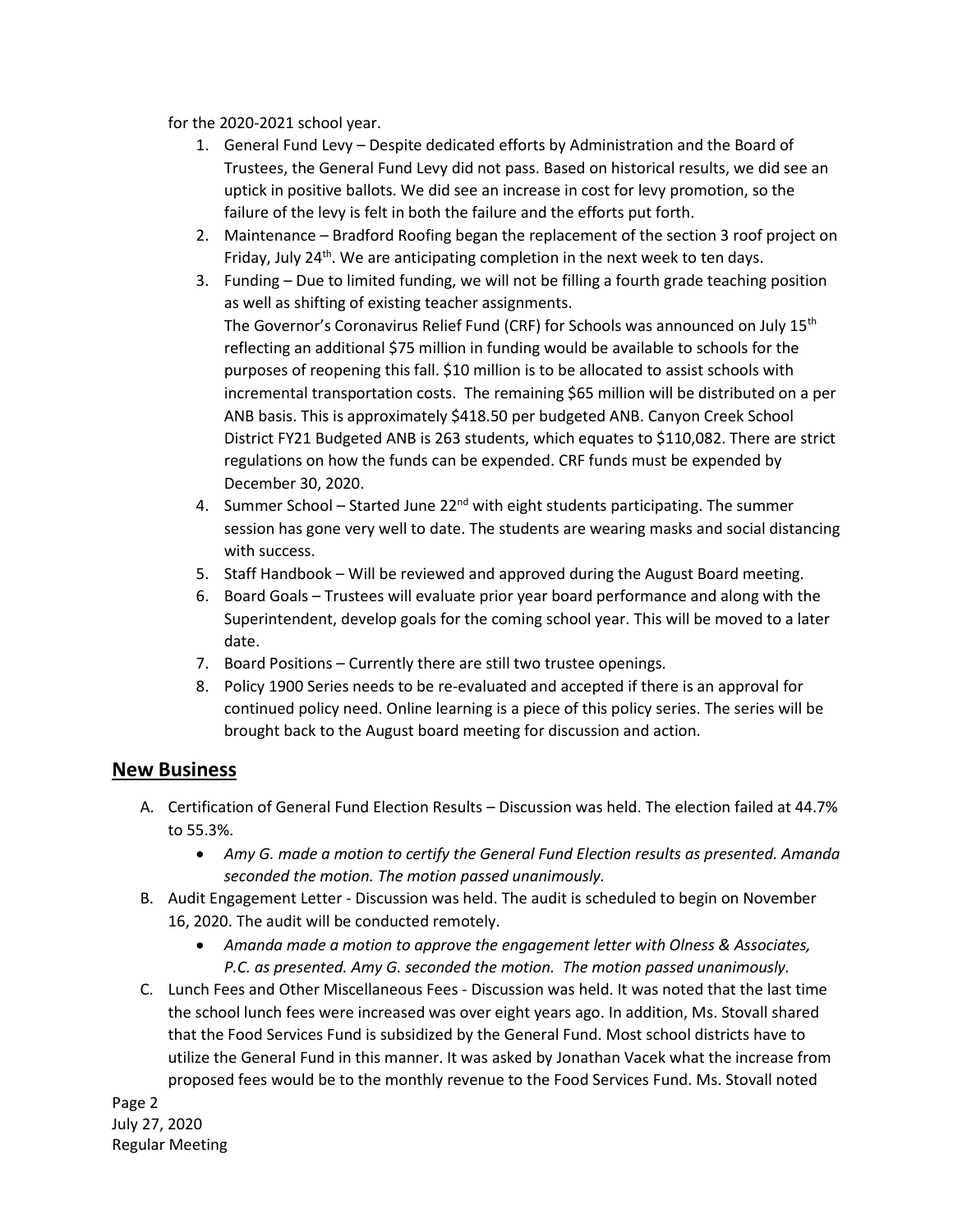that actual monthly numbers would need to be calculated to give a realistic number to reflect the proposed increase and the impact to the fund. The monthly revenue is an evolving number as it depends on who participates in the breakfast and lunch options served daily.

- *Amy G. made a motion to approve the lunch fee increase as presented for the 2020-2021 school year. Amanda seconded the motion. The motion passed unanimously.*
- D. Approve Transportation Agreement with First Student for FY21 Discussion was held. The transportation rate increase for the 2020-2021 school year is approximately 2.3%.
	- *Amanda made a motion to approve the Transportation Agreement with First Student as presented for the 2020-2021 school year. Amy G. seconded the motion. The motion passed unanimously.*
- E. Approve the Student Handbook for FY21 Discussion was held. The changes were minor and most were related to COVID-19, i.e. recess/lunch schedule, student dress code – wearing masks when appropriate (lunch, recess and PE no masks required), social distancing will be required, quarantine from school was added as an excused absence.
	- *Amy G. made a motion to approve the Student Handbook as presented for the 2020- 2021 school year. Amanda seconded the motion. The motion passed unanimously.*
- F. Approve Out-of-District Students Discussion was held. Currently there are seventy-four out-ofdistrict student attendance agreements. It was noted from the audience that the District may see increased out-of-district student agreements/requests due to COVID-19 re-opening plans at surrounding schools.
	- *Amy G. made a motion to approve the Out-of District Student Agreements as presented. Amanda seconded the motion. The motion passed unanimously.*
- G. Policy 3650 (second reading) Discussion was held. This is a revision of policy 3650 which includes the compliance of outside operators to protect and maintain in full the privacy of student information.
	- *Amanda made a motion to discuss Policy 3650 as a second reading. Amanda seconded the motion. The motion passed unanimously.*
- H. Joint Advisory Board Member Appointment Discussion was held. This is a formality to appoint a representative from the District to attend the Yellowstone-West/Carbon County Special Services Cooperative.
	- *Amy G. made a motion to appoint Mr. Lipp, Superintendent, as the Joint Advisory Board Member for Yellowstone-West/Carbon County Special Services Cooperative. Amanda seconded the motion. The motion passed unanimously.*
- I. COVID-19 School Re-opening Proposal Discussion was held and the plan was reviewed in detail. Superintendent Lipp started with reviewing the school survey responses from the survey that was sent out to the Canyon Creek School District parents. When reviewing the plan, it was noted that RiverStone Health will be utilized as a reference if the school should be faced with an active COVID-19 case. They would be responsible for completing contact tracing as needed. In addition, the Yellowstone County Health Department and CDC recommendations will be followed throughout this re-opening plan.

Social distancing will be maintained at six-feet distancing and when that is not an option, threefeet while wearing a mask will be the guideline. Superintendent Lipp shared that to mitigate risks to staff and students, the District will be implementing cohorts (K-2, 3-4, and 5-8). Students

Page 3 July 27, 2020 Regular Meeting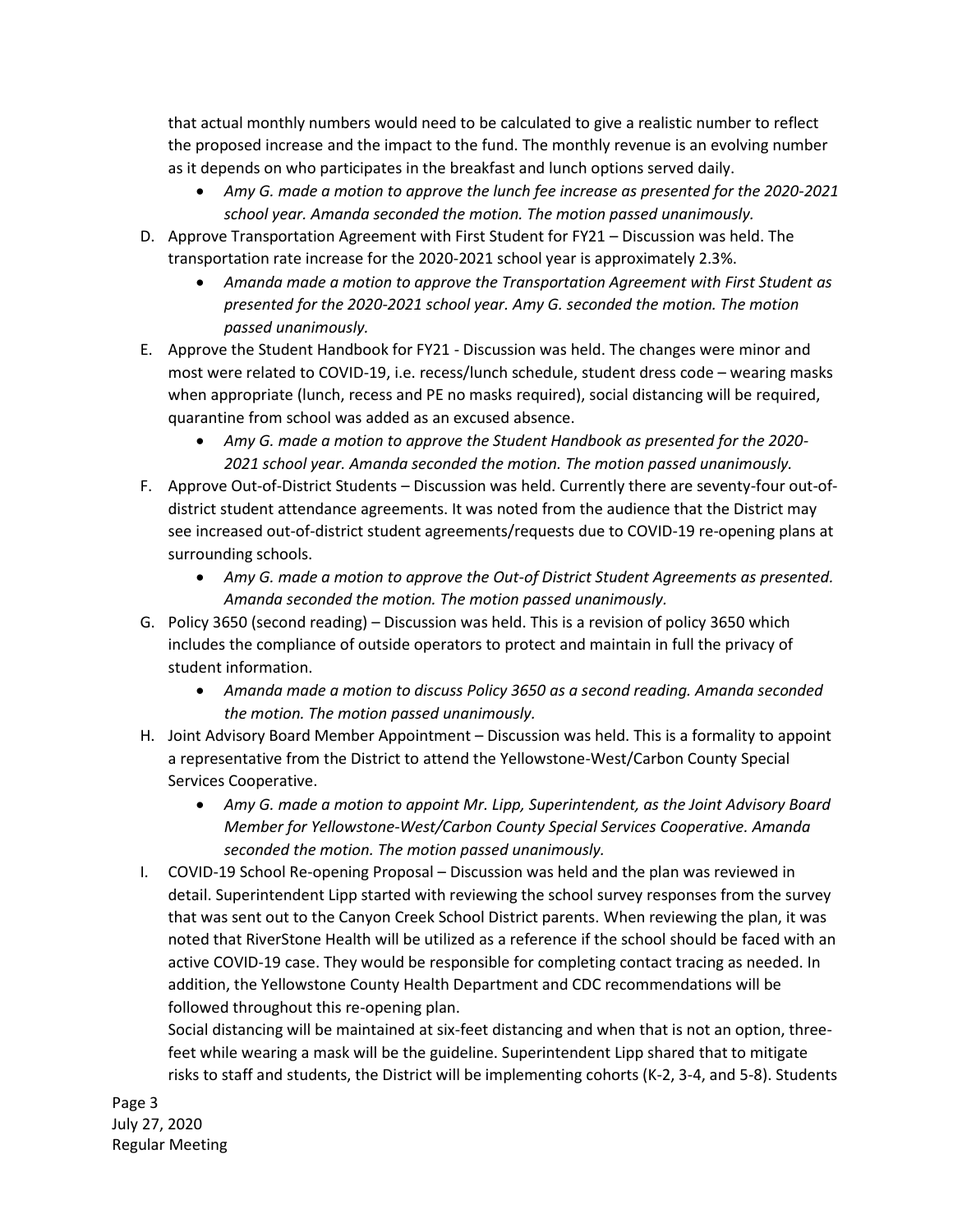will remain with one cohort of children all day. The goal is to restrict mixing between cohorts to limit spread of any COVID-19 cases if there should be a positive case. Educating students will be the key to success in social distancing and appropriate interactions under these guidelines. All elective classrooms have external entrances. Superintendent Lipp is asking the Board of Trustees to give a little leniency in accessing elective classrooms by leaving their cohort and gaining access to the elective classroom by an external entrance, therefore avoiding intermingling with other cohorts.

Masks have been purchased for all students and staff members and will be required to be worn by all. Two masks per student and staff have been ordered. Students will be required to wear them to and from home to school. The Maintenance staff will be responsible for washing and disinfecting masks. Specific masks will be assigned to all. All masks will be labeled. The school district has installed hand sanitizer at all entrances and classrooms within the

building. Hand sanitizer will be required to be used.

There are significant concerns for exposure for Administrative staff. There is discussion with the other rural schools for "substitute" Administration in the event that a schools Administration is affected with a COVID-19 case. There will be continued discussion on this topic.

Instructional guidelines for teaching staff: each teacher will be required to have a "Google Classroom" as a central location for all assignments, notes, access, resources etc. in the event that a cohort needs to be quarantined or the school is required to be shut down again. Online instruction is not being proposed as an option at this time, as the Board of Trustees and Superintendent Lipp felt issues may arise with the Union members if they are "required" to teach both in-building classes and on-line classes. Employee rights must be met and may be a factor to be addressed with those staff who may be immunocompromised. It was noted that

CDC guidelines can all be met with in-building learning as per the proposed plan.

There was a parent comment that if online learning was not an option and they chose to teach from home, they would not be utilizing the District for online learning. They would seek services through an established home-school affiliation. Amy G. noted that the majority of the responses from parents in response to the distance learning that took place last spring, was that they felt it was ineffective, challenging and a hardship for most parents.

During lunch, masks will be attached to lanyards for safe-keeping. All breakfast will be served in the classroom. Food from home will not be allowed for distribution (snacks/birthday celebrations), nor will sharing of any food be allowed.

Transportation routes will be split by cohorts. Bus transportation may change significantly if parents choose not to allow their students to ride buses, therefore impacting routes.

The Montana High School Association (MHSA) just came out today with recommendations to continue with sports participation with local level control on how to meet CDC

recommendations and still be able to participate. One option discussed would be to move the start of the sports/activity seasons back in the year, to see how things play out. If sports do take place, cameras may be an option to stream games to eliminate the crowd attendance.

Trustees requested that a COVID-19 FAQ page be shared via the District webpage, Facebook page and Newsletters. Education and communication will be essential to success of this proposal and a successful school year.

Page 4 July 27, 2020 Regular Meeting